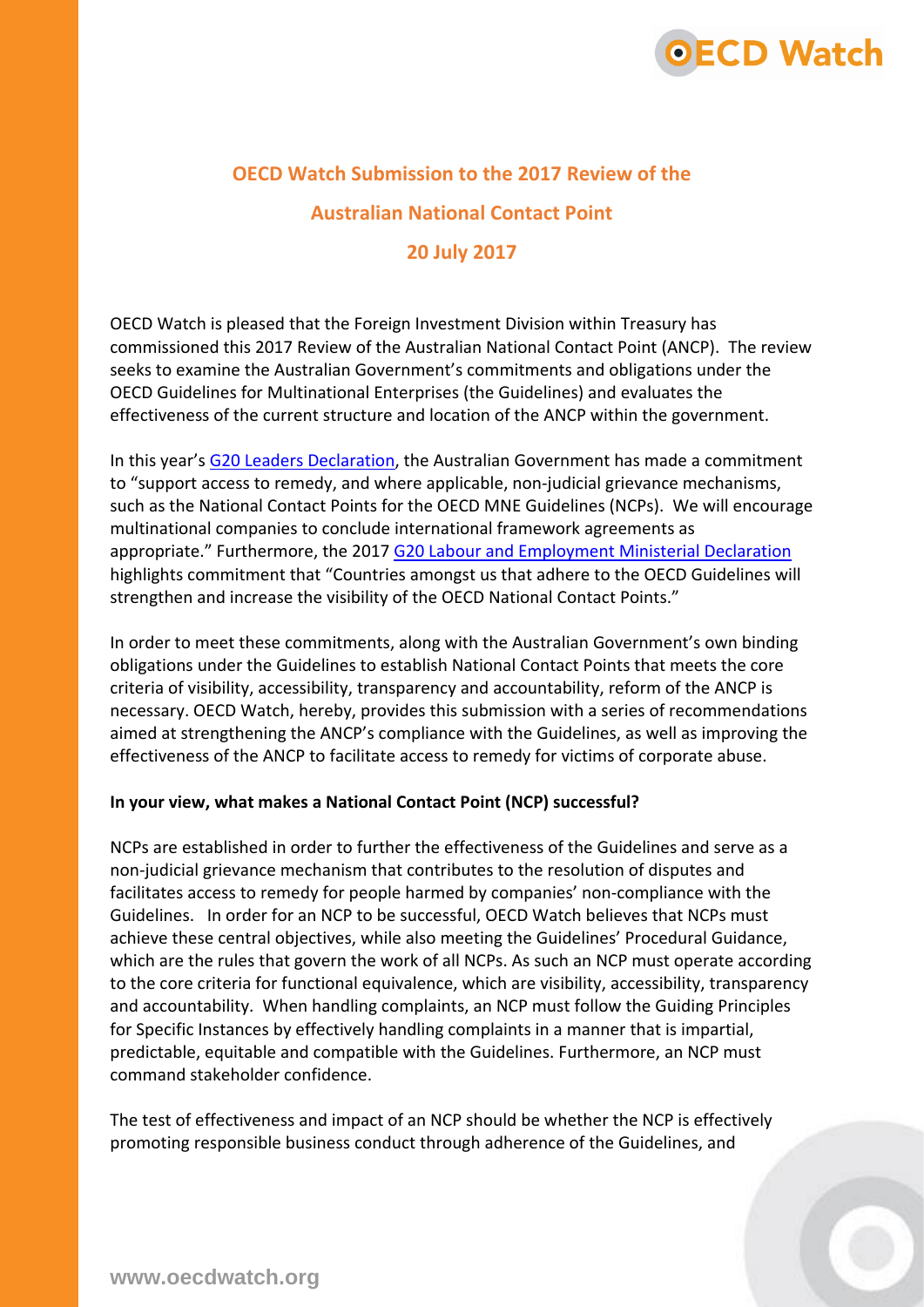

delivering meaningful outcomes that are compatible with the principles and standards expressed in the Guidelines and provide access to remedy.

## **Are there any aspects of the Australian NCP's (ANCP) current structure or location you consider problematic?**

According to the Guidelines' Commentary on the Procedural Guidance for NCPs, all governments adhering to the Guidelines must set up a NCP that is impartial with leadership that retains the confidence of all stakeholders.

The ANCP is a Senior Executive of the Foreign Investment Division, located in the Australian Government's Department of the Treasury. The ANCP has an Oversight Committee composed of representatives from various government ministries. The Oversight Committee is [reported to be inactive,](https://static1.squarespace.com/static/57e140116a4963b5a1ad9780/t/580d7b7bb3db2b51a441a6e8/1477278601503/NJM16_OECD.pdf) having only met once since 2012. The Committee also lacks a publicly accessible terms of reference. There is no input or representation from civil society or other stakeholders, such as trade unions, academia or business.

As a result, the current institutional structure of the ANCP risks being perceived as lacking independence and being partial to the interests of the Treasury. Furthermore, the ANCP does not command a strong level of confidence amongst civil society organisations due to the following weaknesses:

- *Insufficient Resources:* The ANCP lacks the sufficient human and financial resources necessary to effectively fulfill its responsibilities. According to the [2016](http://www.oecd.org/investment/mne/annualreportsontheguidelines.htm)  [Annual Report](http://www.oecd.org/investment/mne/annualreportsontheguidelines.htm) of the OECD Guidelines, the ANCP only has one part-time dedicated staff. Additionally, the ANCP reported that in 2016, they had no dedicated financial resources available for organizing promotional events and as a consequence no promotional activities were organized by the ANCP. As a result, the ANCP did not meet its responsibility to undertake promotion activities.
- *Lack of Balanced Perspective:* The current location of ANCP in the Foreign Investment Division, compounded with its current structure that represents only the interests of Treasury, does not command stakeholder confidence as it lacks a balanced perspective.
- *Insufficient Oversight:* In addition to being reportedly inactive, the Oversight Committee's current appeals mechanism only allows it to examine procedural errors and lacks the authoritative oversight to examine the substance of a complaint, thereby making it difficult for the Oversight Committee to ensure that the ANCP is operating in a manner that is compatible with the Guidelines. Furthermore, there is also no commitment by the Oversight Committee to publish a summary of the review's findings, which instead is left in their discretion to decide whether or not to publish its conclusions.
- *Lack of transparency and accountability:* While the ANCP has reported annually to the OECD's Investment Committee, they have not made any of their reports accessible for public scrutiny. Furthermore, the ANCP does not appear to have any regular reporting procedures in place for them to report to the Australian Parliament.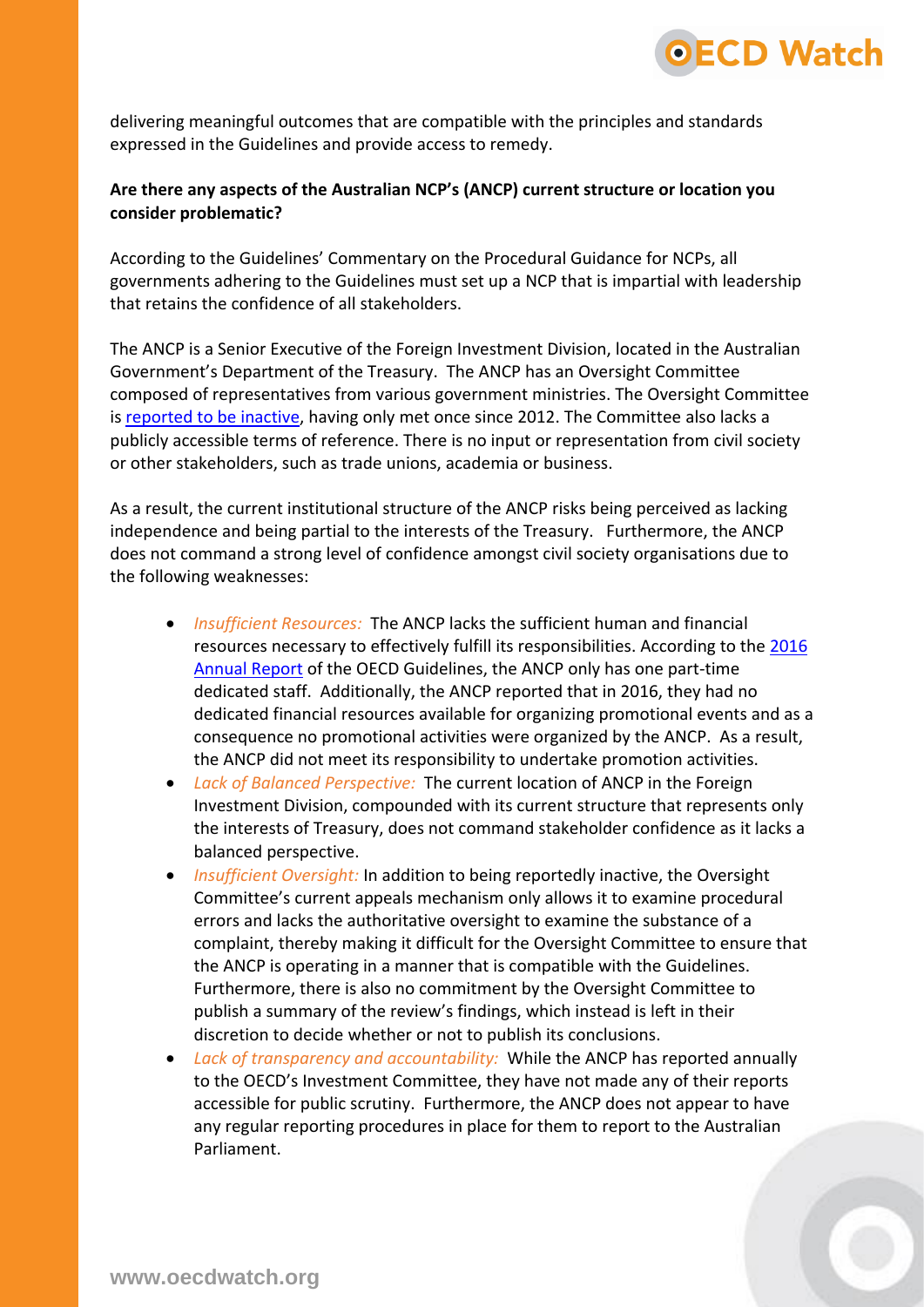**In the future, what administrative structure do you think will work best for the ANCP? Please include in your response: your vision for how it would work; the relative advantages and disadvantages for all stakeholders under your preferred model, including the ANCP's ability to handle specific instances (complaints) and promote the Guidelines; and any comparative models proven to be effective (e.g. other NCPs or non-judicial mechanisms for redress).** 

**OECD Watch** 

OECD watch has researched the performance of NCPs over the last 17 years and have found that NCPs that are monopartite often contribute to a perceived lack of independence. Based on our research comparing institutional structures, we have found that some NCP's institutional structures are more conducive to operating effectively and impartially as evidenced by an NCP's ability to positively resolve complaints and as a result will have one of three organizational structures: 1) a board of independent experts with decision-making authority, 2) a structure that formally integrates stakeholders into NCP governance (e.g. a multipartite structure), or 3) a steering board charged with oversight<sup>1</sup>.

As such, we would recommend that the ANCP move away from the monopartite structure currently in place and consider implementing the following changes:

- *Restructure and relocate the ANCP*: As the current structure of the ANCP does command stakeholder confidence and impartiality, OECD Watch advises the Australian government to revise its structure, while also reconsider the location of where the ANCP is housed. As such, we recommend that the ANCP consider the following points when developing a new structure:
	- o Develop an independent structure of experts or a quadripartite structure that consists of representation from several ministries and formally integrates representatives from civil society, trade unions, academia and business;
	- $\circ$  If the structure continues to be located in the government, the Department of Foreign Affairs and Trade may be a better location to house the ANCP, given their government responsibilities under the UN Guiding Principles on Business and Human Rights and their work towards preparing Australia's National Action Plan on Business and Human Rights;
	- o Develop a new oversight committee, that is charged with oversight and the ability to insert additional accountability measures into the ANCP's decisionmaking process;
	- o Consider supplementing the official structure of the new ANCP with a stakeholder advisory board made up of experts that represent a variety of viewpoints;
	- o Improve transparency and clarity over decision-making processes by publishing a terms of references for the new structure on the ANCP's website; and,
	- o Ensure that members for the new ANCP structure are selected through an open and transparent process.
- *Develop procedures for accountability*: The new structure should ensure greater accountability by publicly reporting on an annual basis to the Australian Parliament, in addition to the OECD's Investment Committee.

-

<sup>&</sup>lt;sup>1</sup> OECD Watch, [A '4 x 10' Plan For Why and How to Unlock the Potential of the OECD Guidelines](https://www.oecdwatch.org/news-en/a-201c4x10201d-plan-for-why-and-how-to-unlock-the-potential-of-the-oecd-guidelines). 2016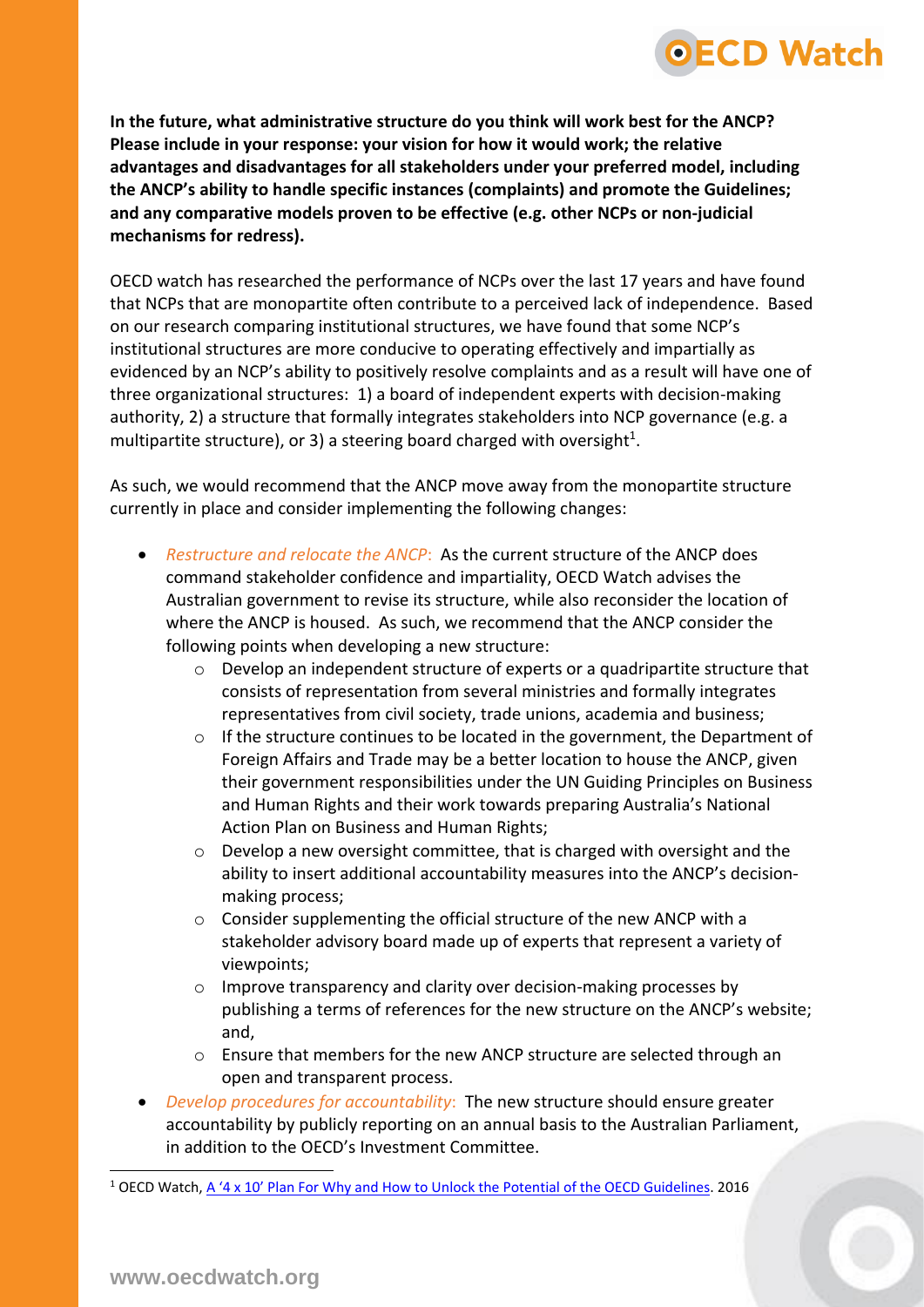

- *Enhance policy coherence*: The Australian government should instruct the ANCP to enhance policy coherence through the following means:
	- o Make determinations for all accepted complaints that do not result with a mediated agreement;
	- o Enhance the powers of the ANCP so that is able to carry out fact-finding investigations when handling specific instance complaints; and,
	- o Attach material consequences on companies that are found to have breached the Guidelines, this could include exclusion from public procurement contracts, export credit guarantees, private sector development aid, international trade and investment serves.
- *Adequately resource the ANCP*: The ANCP should have dedicated staffing and financial resources necessary to effectively fulfill its role in furthering the effectiveness of the Guidelines, while serving as an effective non-judicial grievance mechanism.

## **How can the ANCP engage most effectively with non-government organisations, including business, unions, industry groups, academia and civil society?**

In addition to restructuring the ANCP to have an impartial institutional structure that commands stakeholder confidence, OECD Watch recommends that the ANCP hold regular stakeholder consultation sessions with civil society, trade unions, academia and business/industry associations, in order to seek feedback on the ANCP's performance and handling of complaints. Furthermore, the ANCP should use these consultations as a way to seek input on how best the ANCP can promote the Guidelines amongst companies within Australia and in the countries abroad in which Australian companies operate, as well as how to effectively raise awareness amongst civil society and trade unions regarding its function to handle complaints related to business breaches to the Guidelines.

## **To what extent has your organisation engaged with the OECD Guidelines for Multinational Enterprises or the ANCP?**

OECD Watch is an international network of over 100 civil society organisations working to promote corporate accountability. In addition to supporting actual or potential complainants to NCPS (including to the ANCP), OECD Watch acts as a conduit for bringing the perspectives and interests of civil society organisations and disadvantaged communities into policy discussions over the Guidelines. OECD Watch also researches and analyses the implementation and impact of the Guidelines and the effectiveness of the NCP system. Since 2011, we have served as a recognized stakeholder to the Investment Committee of the OECD. The full list of OECD Watch's members, along with our publications and case database can be found here: [www.oecdwatch.org.](http://www.oecdwatch.org/)

## **What support should the ANCP provide to complainants and MNEs when handling complaints under the OECD Guidelines?**

Most importantly, the ANCP must gain stakeholder confidence, increase its visibility and ensure that they are accessible, transparent and accountable by undertaking the following actions: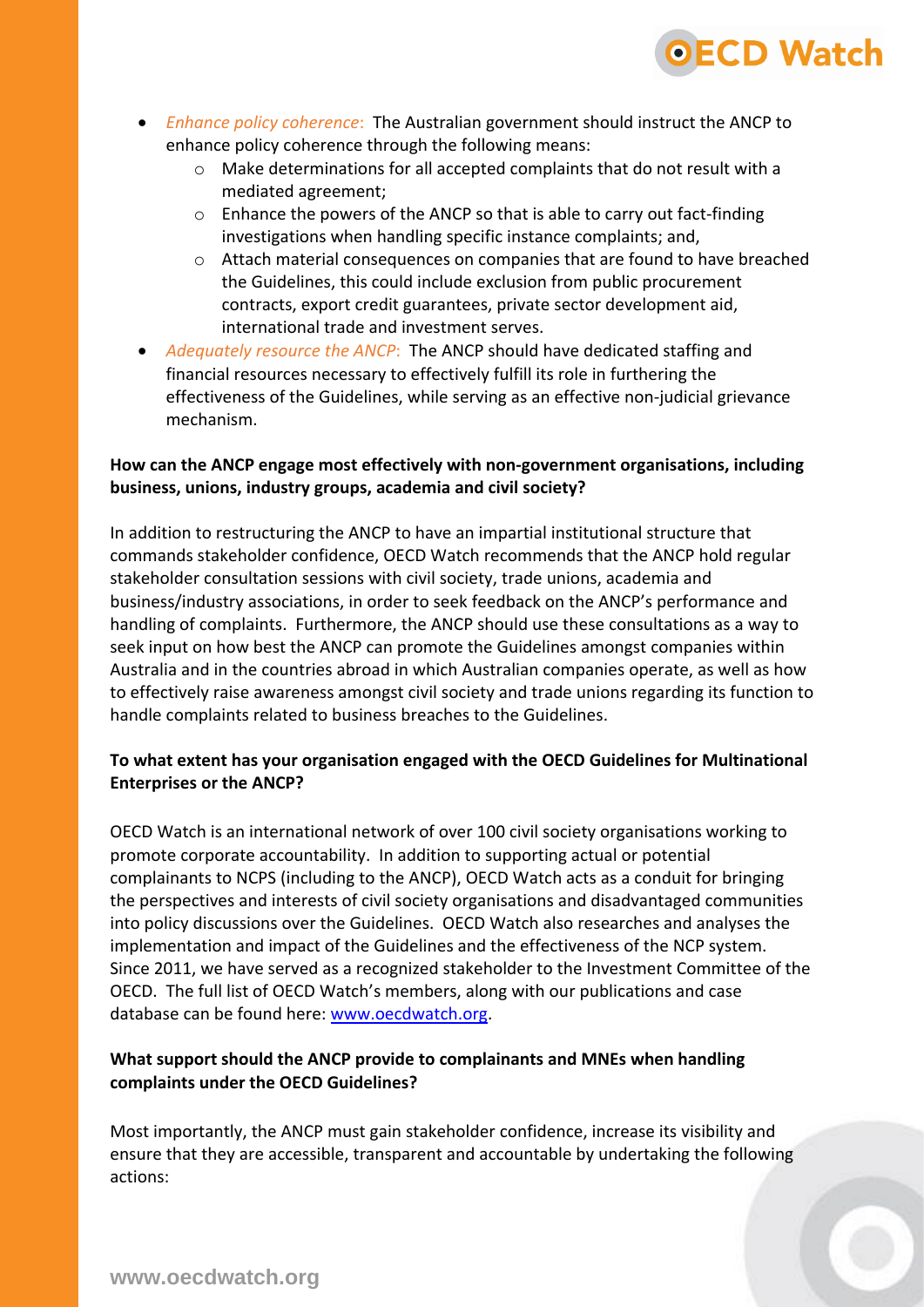• *Command stakeholder confidence:* Restructure the ANCP to ensure multistakeholder representation, including representation by civil society, trade unions, academics and business associations in a manner that commands stakeholder confidence.

OECD Watch

- *Raise visibility through promotion and consultation:* The ANCP must carry out information and promotion activities both within Australia, as well as in the countries that Australian businesses operate overseas. The ANCP should hold regular consultation sessions with stakeholders in order to explain the complaints procedure, as well as seek input into how they are performing. The ANCP should develop more detailed procedural rules with guidance on how to file a complaint, what mediation entails, and how decisions are made within the NCP. The revised procedural rules should be published on the ANCP's website.
- *Reduce barriers for filing complaints:* Translation services should be available to potential complainants to help overcome language barriers in terms of filing a complaint, translating supporting evidence, and going through mediation. Financial assistance should also be provided to complainants that may need to travel for mediation or there should be the possibility of requesting mediation to occur in the location of where the harm occurred. Furthermore, when assessing whether or not the ANCP should accept a complaint, the complaints should only be evaluated according to the criteria listed within the Guidelines' Commentary on the Implementation Procedures of the OECD Guidelines for Multinational Enterprises, and not with additional criteria as currently practiced by the ANCP.
- *Increase transparency:* The ANCP should strive to promote transparency of its functions and the procedures in which it handles complaints. The ANCP should commit to publishing initial assessments, in addition to Final Statements.
- *Seek meaningful outcomes:* The quality of the Final Statements produced by the ANCP has been poor to date with little information provided as to how the ANCP reached its decision on whether or not to accept a complaint, as well as few recommendations provided in terms of how a business could remediate the situation. In order to improve the complaint process, the ANCP should make determinations if a company is found in breach of the Guidelines, along with recommendations for improvement, when a company refuses to engage in mediation or a mediated agreement has not been reached. In order to make mediation as meaningful as possible, the ANCP should consider the possibility of hiring independent mediators or ensuring that its own staff are trained in mediation.
- *Conduct fact-finding missions:* The ANCP should carry out fact-finding investigations or commission experts when necessary, in order to investigate contested disputes or help gather credible evidence when assessing whether to accept a complaint or making a determination.
- *Follow-up on outcomes:* When a mediated agreement has been reached, the ANCP should follow-up with the parties on the progress being made towards the implementation of the mediated agreement and produce public follow-up report(s).
- *Protect activists using the system:* Human rights defenders, as well as other community and labour leaders, seeking to address breaches of the Guidelines